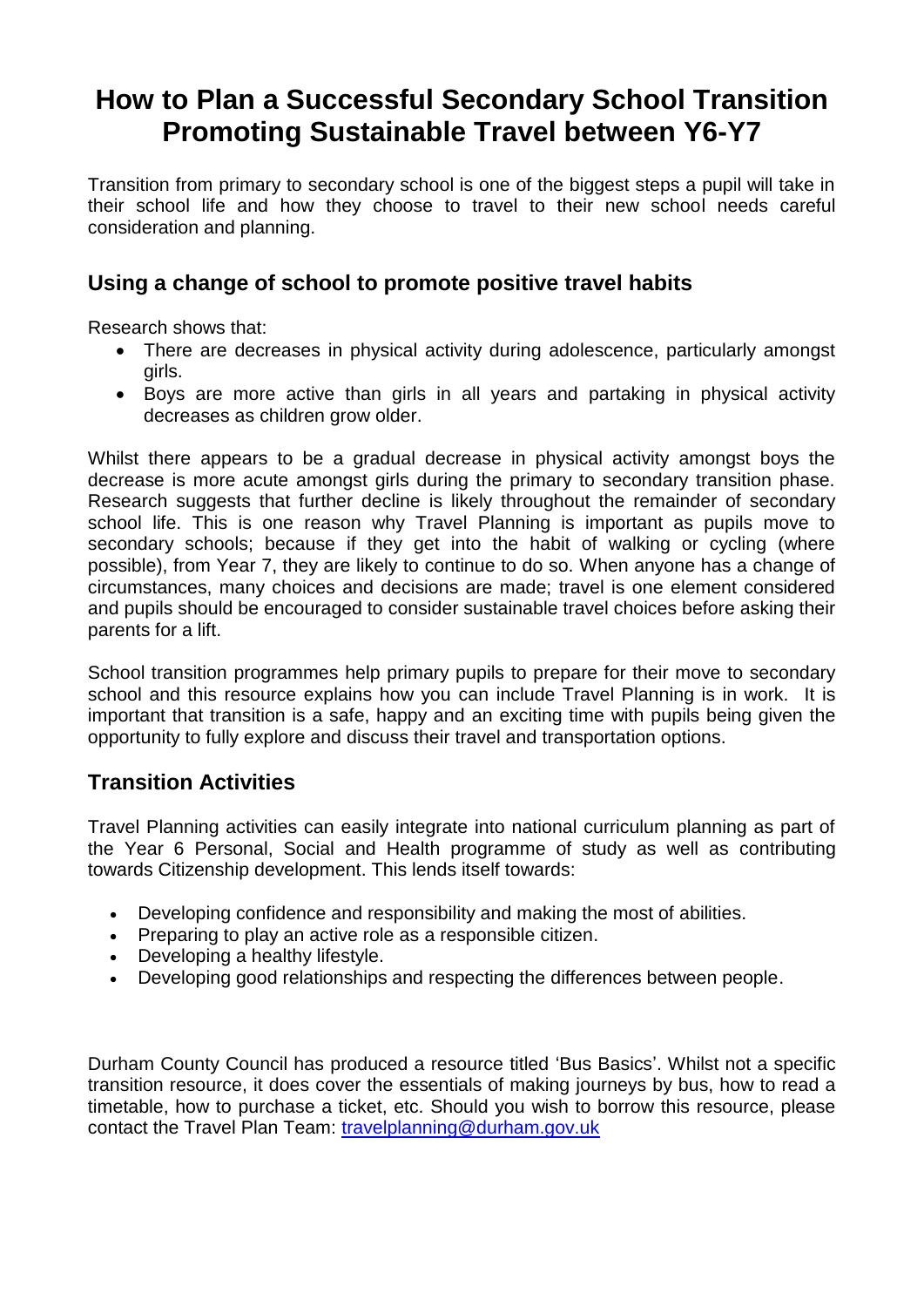Activities that encourage pupils to talk about what travel information they might need and how to go about finding it for themselves will help prepare a pupil to become a more independent traveller. Travel choices, timetables and journey planners can be discussed and debated amongst pupils and also alongside their parents and teachers. This will serve to identify and iron-out any barriers to active travel.

## **Ideas to help Year 6 pupils with their transition to secondary school:**

- Make a link between your school and the Transition Coordinator at the secondary school - organise activities that promote active travel. Make pupils aware of their School Travel Plan and any targets in the action plan.
- Get pupils to think about what information they need to plan a new journey and explain how they find this information.
- Discuss with pupils what active and healthy travel choices are walking, cycling, travel by public service bus, dedicated school bus and car sharing.
- Carry out a 'Hands Up' survey of how pupils intend to travel to their new school. Ask pupils if they think their choice is a sustainable and healthy one. If their choice is not sustainable help those pupils to investigate other alternatives, there may be a bus, for example, that the pupil did not know about.
- Discus and determine walking routes which a pupil could take.
- Consider whether it is possible to cycle and which route would be the best.
- Find out about cycle parking provision at the new school, shower and locker facilities.
- Find out about public transport services, bus fares, service numbers, route and timetable information.
- Find out information about concessionary bus fares and school buses.
- Explore the possibility of car-sharing with other pupils from your class.
- Enquire to see if the secondary school has a Park and Stride facility or a Walking Zone for those pupils who have to travel by car.
- Use a large scale map of the local area around the secondary school and discuss travelling distances from the school. Mark on your map zoned travelling distances of half a kilometre, one kilometre, two kilometres away from the secondary school and discuss the possibility of those living near to school walking or cycling.
- Allow pupils to map their routes and give a verbal explanation to their peers about their intended route and journey.
- Pupils could measure travelling distances from their home to their new school.
- Discuss with pupils travelling by public transport how to go about gathering information on bus fares, service numbers and routes as well as bus timetables – Durham County Council's 'Bus Basic' resource will assist with this – please contact us to borrow a copy, [travelplanning@durham.gov.uk](mailto:travelplanning@durham.gov.uk)
- Carry out directional activities using maps and get pupils to think about, and write down estimated travel directions and distances.
- Plan a cycle to secondary school day organise a supervised cycle ride for all year 6 pupils to your nearest secondary school to raise awareness of any cycle routes linking to the school. Refreshments and badge-making activities promoting cycling to school could be arranged upon arrival at the school. Hold a competition relating to active travel – your local cycle dealer may sometimes donate a prize.
- Encourage transition pupils to engage with the School Travel Plan working group at their new school.